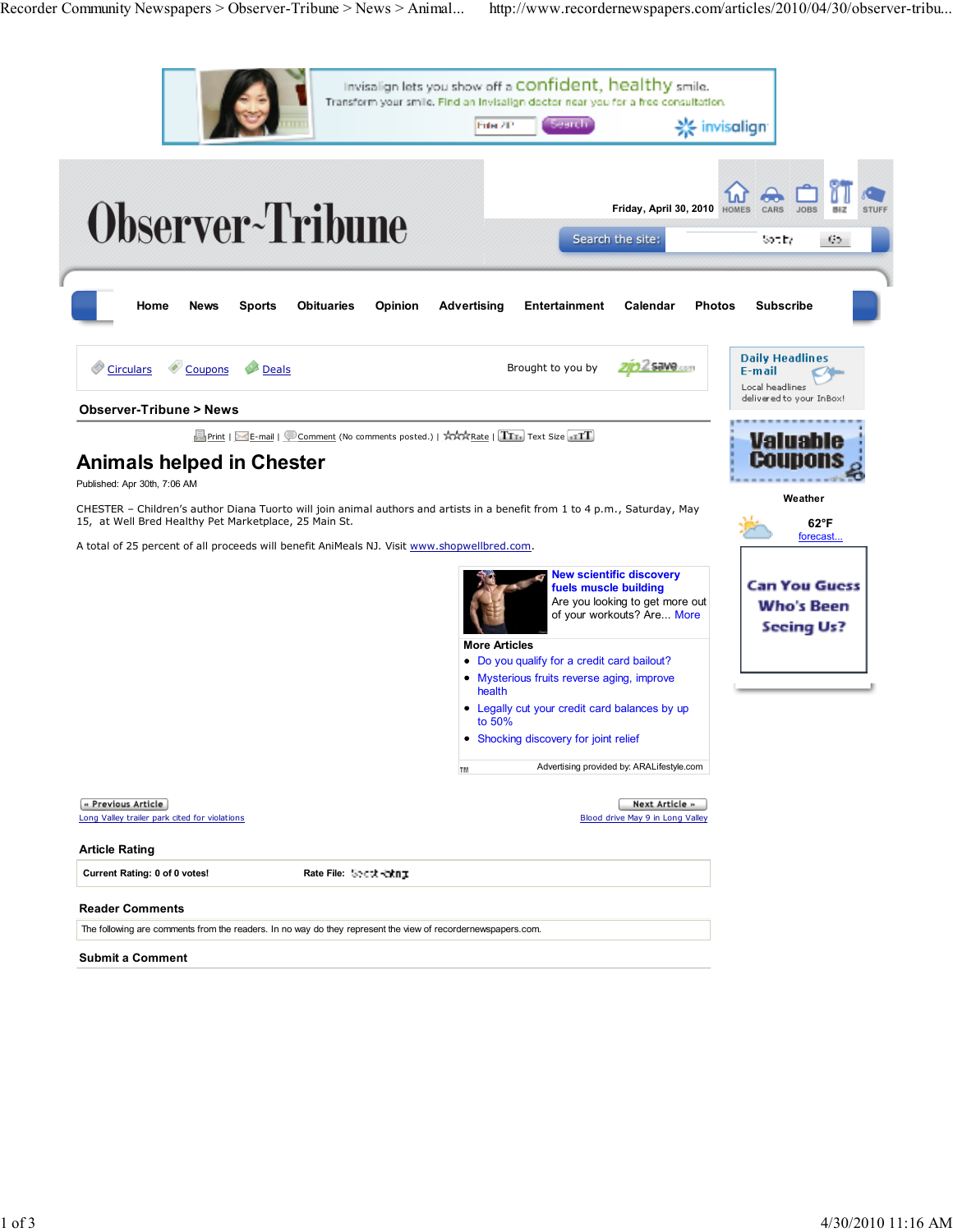



AR PURCHAS:



RESTAURANT **SERVERS** Online Advertising Executive RESTAURANT **POSITIONS** READING **SPECIALIST** SALES ASSOCIATE HOTEL HOUSEMAN TYPIST Life Ins NB Case Manager STAFF ANALYST IT **BUSINESS WAREHOUSE** DEVELOPER ADVERTISING SALES **REPRESENTATIVE** More Jobs